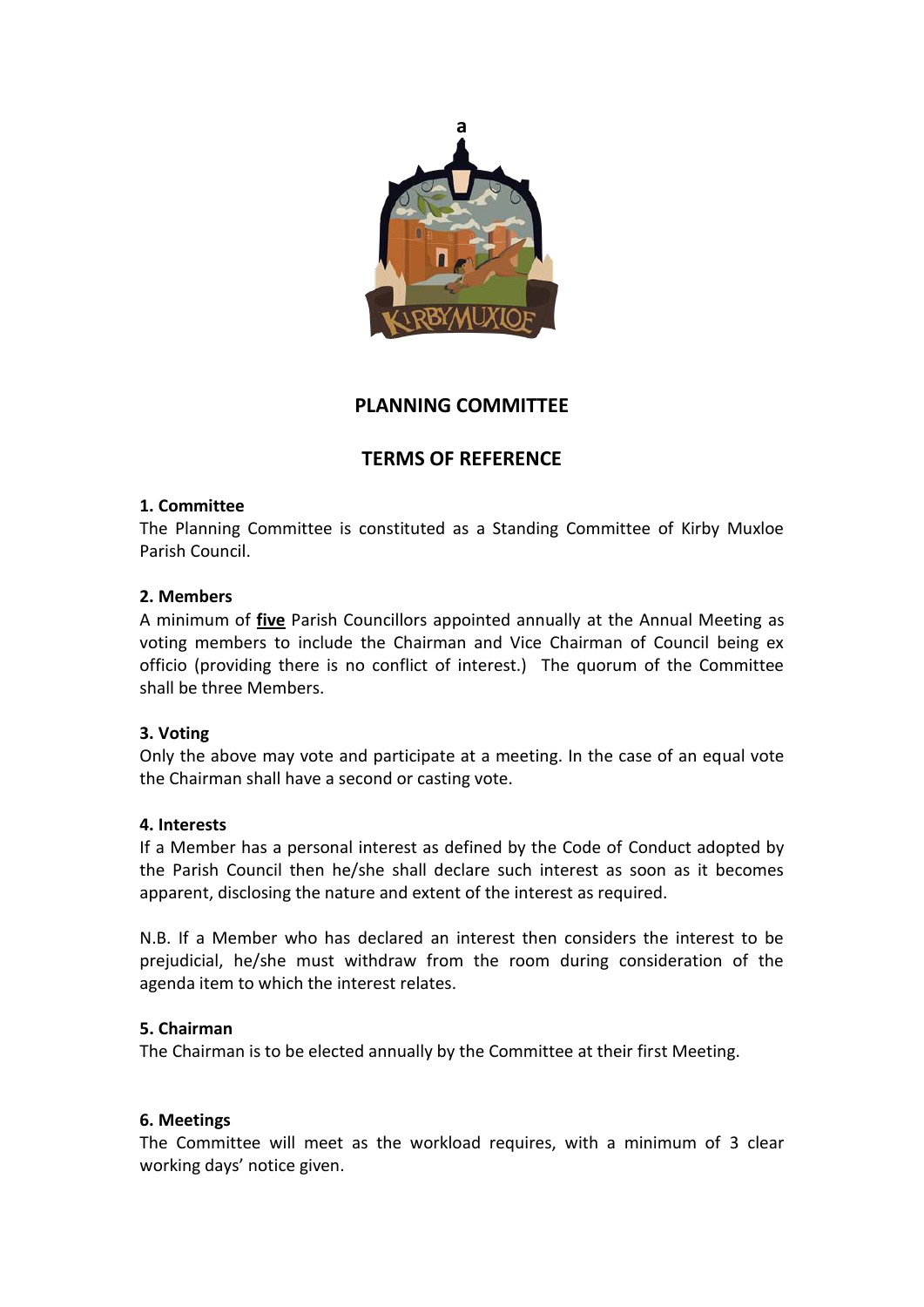## **7. Terms of Reference**

To review the Terms of Reference of the Planning Committee at the first meeting of the Committee after the Annual Meeting of Council or when necessary and make appropriate recommendations to Full Council.

## **8. Responsibilities**

- i. To consider planning applications in respect of properties and developments in Kirby Muxloe and to:
- Decide whether to support or object on the Parish Council's behalf.
- Submit comments and recommendations on the Parish Council's behalf to the District Council as required.
- ii. To study relevant plans, visit relevant sites and consider any comments from members of the public regarding the character and infrastructure of the village before deciding whether to submit comments or recommendations of support or objection.
- iii. To ensure that any objections or recommendations are based solely on planning criteria.
- iv. To consider consultations and correspondence regarding planning issues, including the infrastructure of the village, which may have an impact on planning at local, regional or national level, and to respond on the Parish Council's behalf as appropriate.
- v. To take note of decision notices in respect of planning applications received from the District Council.
- vi. To take note of any new legislation or regulations, changes in policy or other developments affecting the planning process, and any briefings received, and to participate in any relevant training.
- vii. To liaise with the District and County Councils and any other groups, subgroups or organisations regarding planning issues and other issues, including the infrastructure of the village and environmental improvement schemes, which might have an impact on planning.
- viii. To monitor the management, preservation and enhancement of the Kirby Muxloe Conservation area, liaising with the District Council as appropriate.

## **9. Powers of the Planning Committee**

The Planning committee shall be empowered to:

- i. To act on behalf of the Parish Council in respect of any planning issues and, in particular, to:
	- Support or object to planning applications on the Parish Council's behalf as appropriate.
	- Submit comments and recommendations regarding planning applications to the District Council on the Parish Council's behalf.